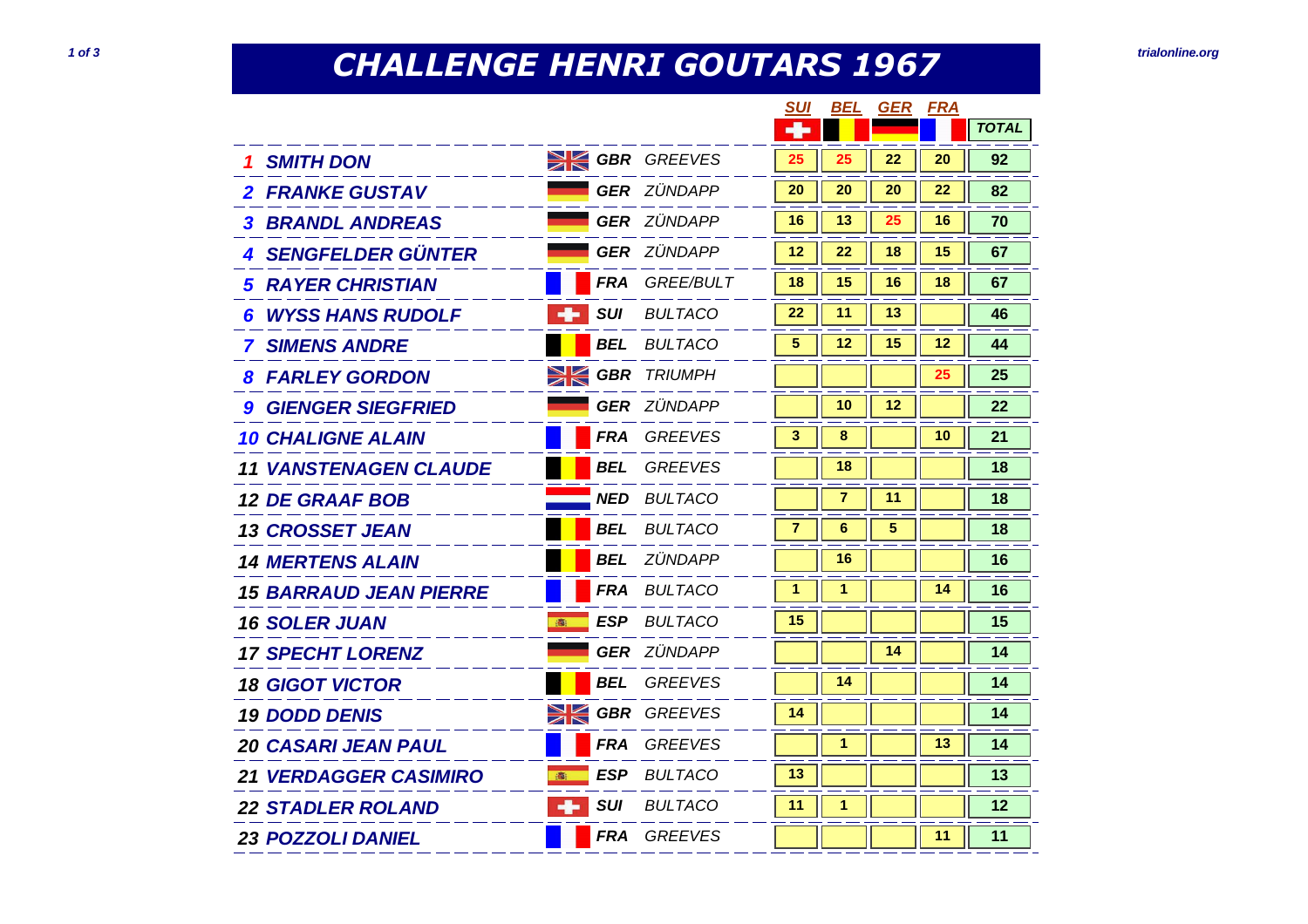## **CHALLENGE HENRI GOUTARS 1967 20f** *2 of 3 trialonline.org*

|                              |                 |                       | <b>SUI</b> | BEL            | <b>GER</b>              | <b>FRA</b>     |                |
|------------------------------|-----------------|-----------------------|------------|----------------|-------------------------|----------------|----------------|
|                              |                 |                       | ٠          |                |                         |                | <b>TOTAL</b>   |
| <b>24 CORDONNIER JEAN</b>    |                 | <b>BEL</b> BULTACO    | 1          | 4              | 6                       |                | 11             |
| <b>25 MORGAN COLIN</b>       |                 | <b>SK GBR</b> GREEVES |            |                | 10                      |                | 10             |
| <b>26 PEUGEOT CLAUDE</b>     |                 | FRA BULTACO           | 10         |                |                         |                | 10             |
| <b>27 BOHEC JEAN</b>         |                 | FRA BULTACO           |            |                |                         | 9              | 9              |
| <b>28 HORST PIET</b>         |                 | <b>NED</b> ZÜNDAPP    |            |                | 9                       |                | 9              |
| <b>29 ROSENHOLTZ THOMAS</b>  |                 | <b>BEL</b> BULTACO    |            | 9              |                         |                | 9              |
| <b>30 PUIG ORIOL</b><br>●    |                 | <b>ESP</b> BULTACO    | 9          |                |                         |                | 9              |
| <b>31 GAPIN CLAUDE</b>       |                 | <b>FRA BULTACO</b>    |            |                |                         | 8              | 8              |
| <b>32 KOPETSKI RALF</b>      |                 | <b>GER ZÜNDAPP</b>    |            |                | 8                       |                | 8              |
| <b>33 MENZI HANS RUDOLF</b>  | <b>SUI</b><br>÷ | <b>BULTACO</b>        | 8          |                |                         |                | 8              |
| <b>34 TRAVERS MICHEL</b>     |                 | FRA BULTACO           |            |                |                         | $\overline{7}$ | $\overline{7}$ |
| <b>35 VANDERBECKEN ROGER</b> | BEL             | <i>TRIUMPH</i>        |            |                | $\overline{\mathbf{r}}$ |                | $\overline{7}$ |
| <b>36 RAMAGE JEAN</b>        |                 | FRA BULTACO           |            |                |                         | 6              | 6              |
| 37 FORD R                    |                 | <b>SK GBR</b> GREEVES | 6          |                |                         |                | 6              |
| <b>38 STUCKLE GERALD</b>     | XK              | <b>GBR</b> BULTACO    | 1          | 1              |                         | 4              | 6              |
| <b>39 AUROUX DANIEL</b>      |                 | FRA BULTACO           |            |                |                         | 5              | 5              |
| <b>40 ABSALON ROGER</b>      | <b>BEL</b>      | <b>BULTACO</b>        |            | 5              |                         |                | 5              |
| <b>41 WITTEBORN HORST</b>    |                 | <b>GER MAICO</b>      |            |                | 4                       |                | 4              |
| <b>42 GIRO MANUEL</b><br>高   | ESP             | BULTACO               | 4          |                |                         |                | 4              |
| <b>43 GROENEWEG CHRIS</b>    | <b>NED</b>      | <b>GREEVES</b>        |            |                | 3                       |                | $\mathbf{3}$   |
| <b>44 HOUSSONLOGE ALBERT</b> | <b>BEL</b>      | <b>TRIUMPH</b>        |            | 3              |                         |                | $\mathbf{3}$   |
| <b>45 VAN DE VLIET TOON</b>  | <b>NED</b>      | GREEVES               |            | 1              | $\mathbf{2}$            |                | 3              |
| <b>46 WATRELOT ALAIN</b>     |                 | FRA BULTACO           |            | $\overline{2}$ |                         |                | $\overline{2}$ |
|                              |                 |                       |            |                |                         |                |                |